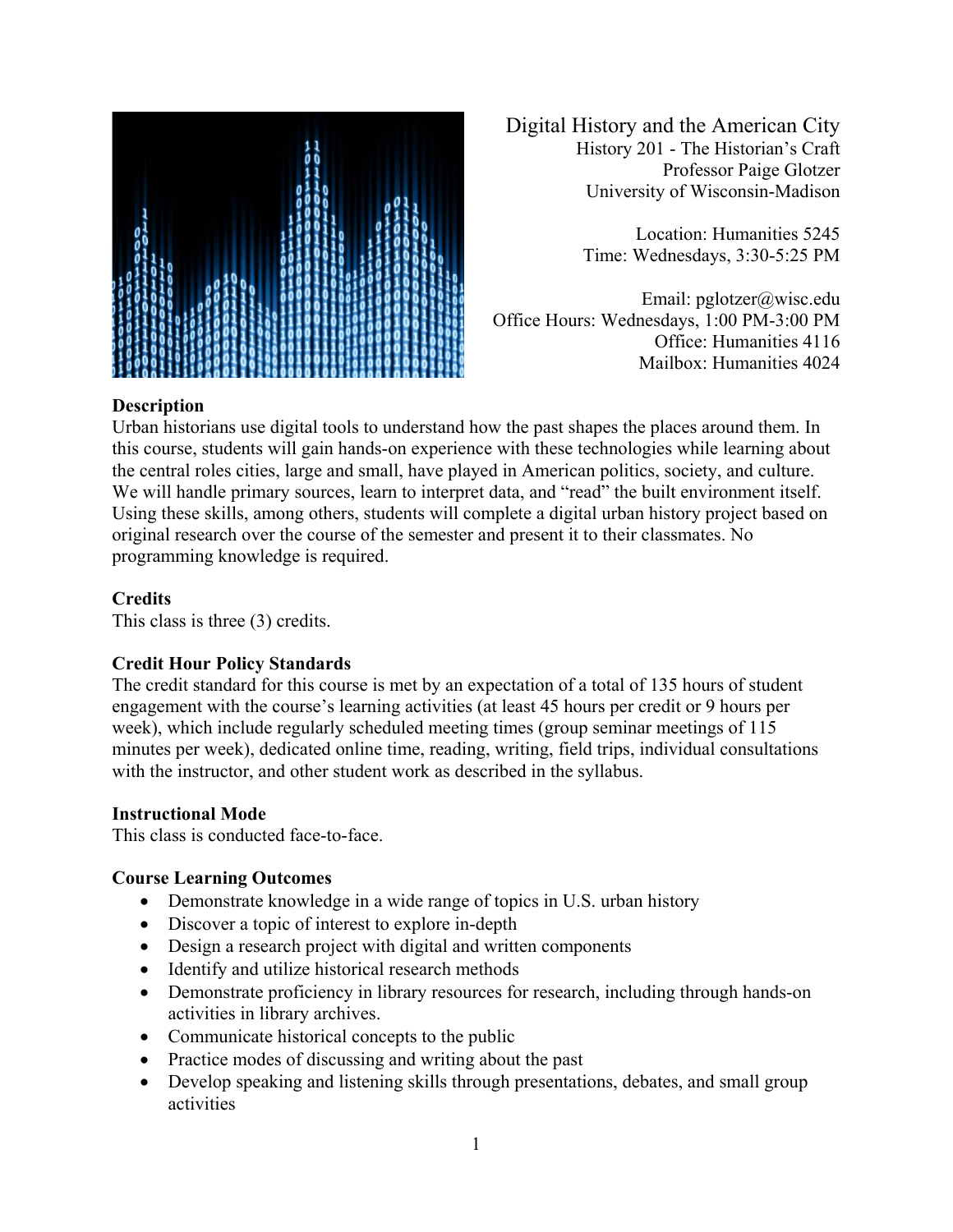### **Comm-B Requirement**

This class fulfills Part B of the General Education Communication requirement. As such, there will be an emphasis on speaking, listening, writing, and research throughout the semester. All assignments are structured in accordance with fulfilling the goals of Comm-B.

### **Academic Integrity and Plagiarism**

By enrolling in this course, each student assumes the responsibilities of an active participant in UW-Madison's community of scholars in which everyone's academic work and behavior are held to the highest academic integrity standards. Academic misconduct compromises the integrity of the university. Cheating, fabrication, plagiarism, unauthorized collaboration, and helping others commit these acts are examples of academic misconduct, which can result in disciplinary action. This includes but is not limited to failure on the assignment/course, disciplinary probation, or suspension. Substantial or repeated cases of misconduct will be forwarded to the Office of Student Conduct & Community Standards for additional review. For more information, refer to studentconduct.wiscweb.wisc.edu/academic-integrity/.

# **Office Hours**

The purpose of office hours is to provide a regular time where you can talk about any topic related to class. This may include questions about the reading or assignments, concerns about your grades, or chatting about a topic that sparked your interest during lecture. No appointment is necessary. I can also help with techniques for better succeeding in class. For example, do not be embarrassed if you would like tips for how to take notes or study for an exam.

### **Accessibility and Accommodations**

I am committed to creating a classroom where everyone can feel welcomed, included, and fully able to learn. If you have or think you may have a disability (e.g. mental health, attentional, learning, chronic health, sensory, or physical) I encourage you to speak with me directly and contact the McBurney Disability Resource Center to ensure your needs are being met. Possible things to consider include, but are not limited to:

Can you see and hear the professor and fellow classmates? Can you easily enter, leave, sit and stand with the current classroom seating arrangements? Are you able to take notes in a way that helps you learn? Do you need assistance with writing, typing, or note-taking? Can you focus? Has your ability to focus changed? Do you need extra time on exams? Would you benefit from assistive technology?

The McBurney Disability Resource Center Phone: (608) 263-2741 Address: 702 W. Johnson Street, Suite 2104 Email: mcburney@studentlife.wisc.edu

### **Diversity and Inclusion**

Diversity is a source of strength, creativity, and innovation for UW-Madison. We value the contributions of each person and respect the profound ways their identity, culture, background, experience, status, abilities, and opinion enrich the university community. We commit ourselves to the pursuit of excellence in teaching, research, outreach, and diversity as inextricably linked goals. https://diversity.wisc.edu/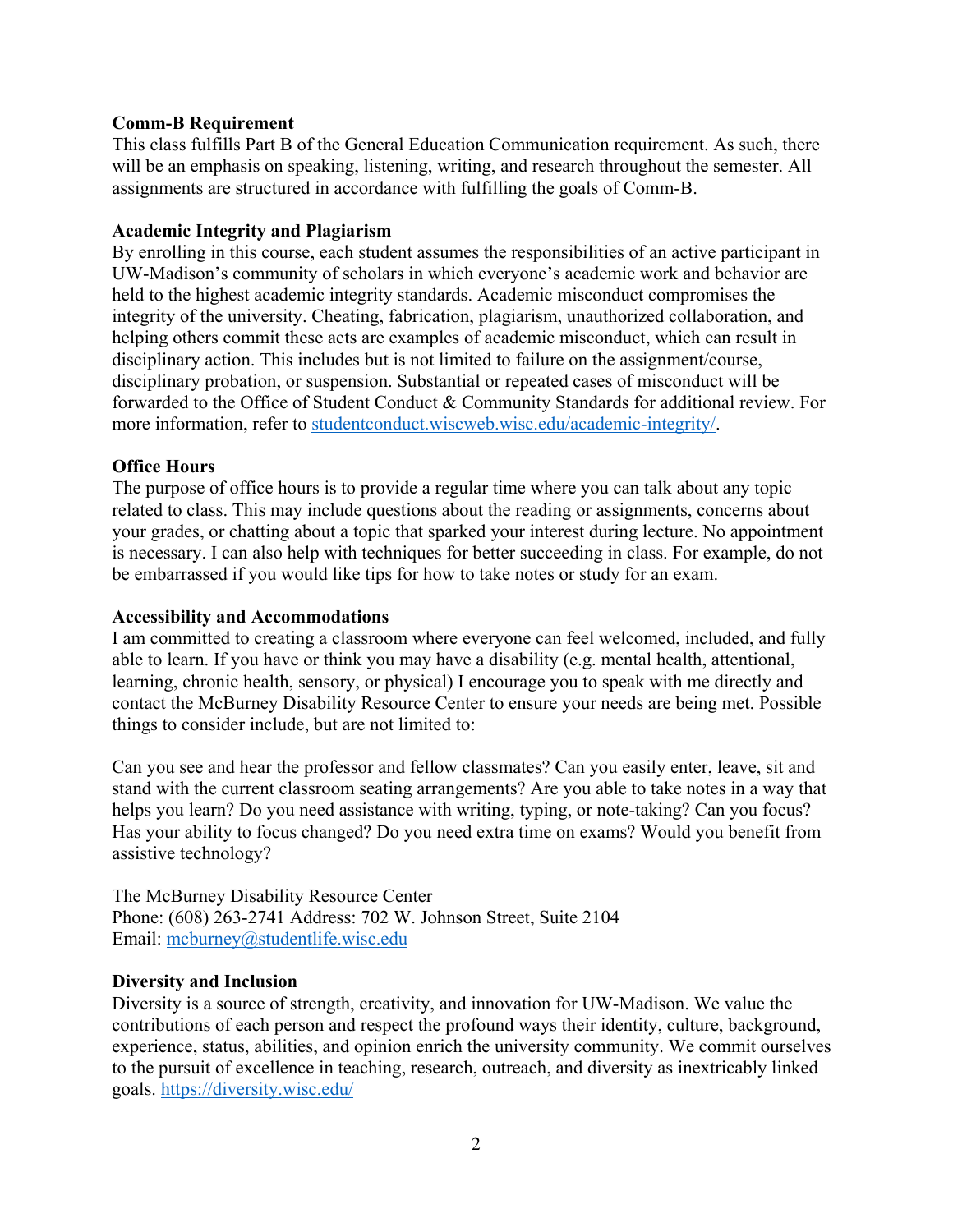#### **The History Lab**

The History Lab is a resource center where experts (PhD students) will assist you with your history papers. No matter your stage in the writing process—choosing a topic, conducting research, composing a thesis, outlining your argument, revising your drafts—the History Lab staff can help you sharpen your skills and become a more successful writer. Drop by Humanities 4255 or schedule a one-on-one consultation at http://go.wisc.edu/hlab

#### **Grades:**

Attendance and Participation 15% Blog Post 10% Group Videos 15% Group Video Presentations 5% Digital Project 15% Digital Project Presentation 5% Short Writing Assignments 10% 8-10 Page Essay 25%

#### **Blog and Video Assignments:**

Blog Post - Each week one student will email Professor Glotzer a 500-word blog post on a topic related to urban or digital history. Assume your audience is the general public.

Videos – You will work in pairs to produce a video that teaches a topic from class to the general public. Videos must be at least five minutes in duration and can be done in any style you want. You can use graphics, props, and animation, to name a few examples. The tone can be humorous or serious, but it must be professional and educational. Pairs will present the video in class at the end of the semester. Videos will be accompanied by a short write-up and explaining your creative process. Videos can be shot on a phone or other equipment, but must look presentable to the public. It is very important for each group member to put an equal amount of effort. Members of the group both receive the same grade, however Professor Glotzer reserves the right to award different grades to group members if effort is unequal.

### **Short Writing Assignments**

Madison Question Practice/Google Maps 1 page Practice Database Search Writeup 1 page Essay Topic Selection and Bibliography 1 page Secondary Source Analysis 2-3 pages Digital Project Description 1-2 pages

### **Essay**

You will hand in one 8-10-page essay on December 15, after the end of the semester. We will spend the semester building this essay gradually. Note the dates below for when essay components are due. Essay components *not* graded for content, but will be penalized if handed in late.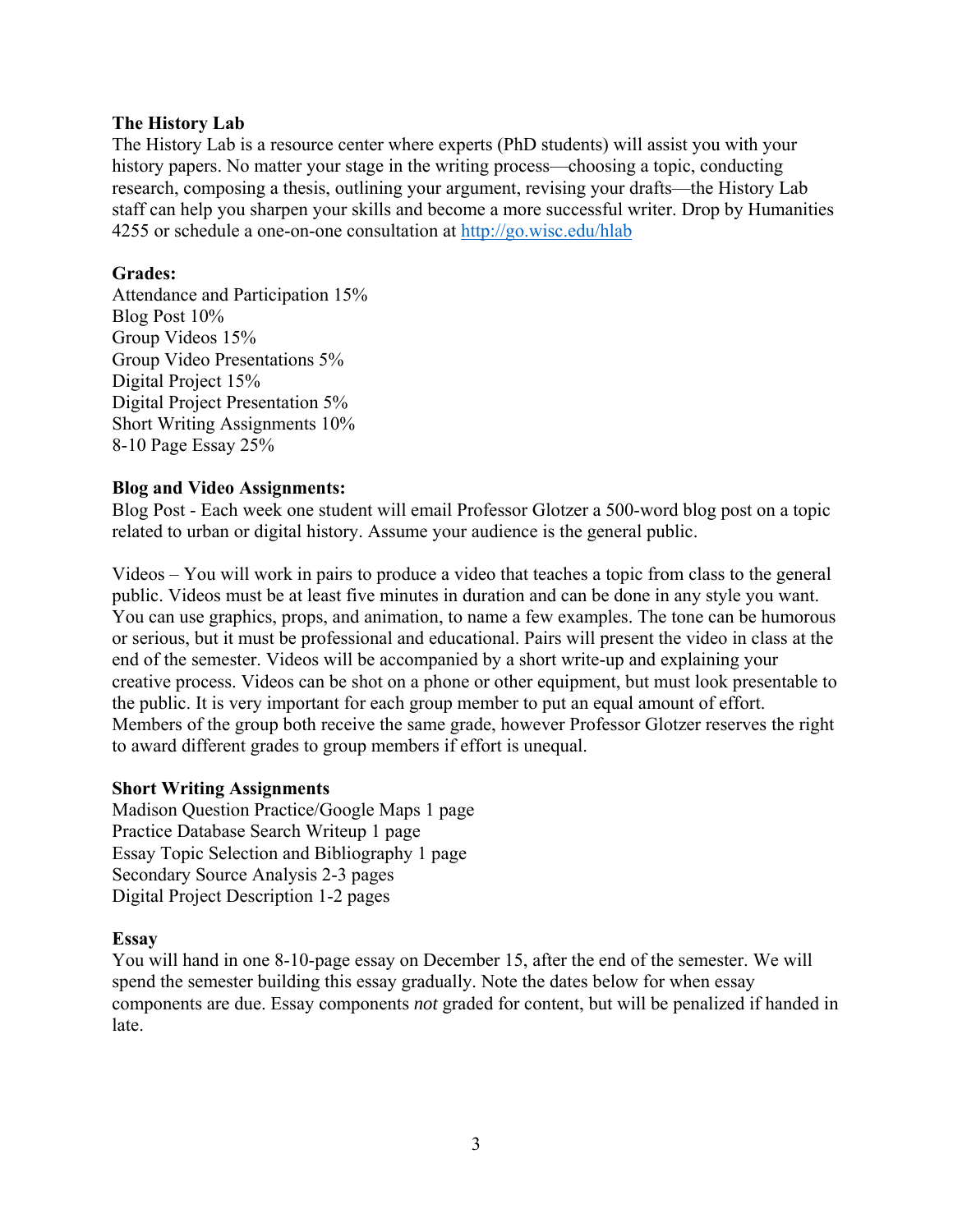### **Digital Project and Essay Process Presentation**

You will complete a companion to your essay as a web page hosted by Google Sites. At the end of this semester you will present your project to the class and write up the process by which you created it. Questions to consider include: why did some content lend itself better to the web page than to the essay? How do the essay and web page complement each other?

**Required Textbooks** – There are no required textbooks for this class.

**Extra credit opportunity**: Flex your historian muscles by tweeting about the class, readings, relevant links and media. Use the hashtag #UWhist201. Each tweet can add .3 points to your final grade. There is a five-tweet cap per student. Simple retweets do not count. You must add your own voice.

#### **Conferences**

There is no class the week of Thanksgiving. Instead, you will each meet individually with Professor Glotzer on the Saturday-Tuesday beforehand. A sign-up sheet will be circulated in class at the beginning of the semester. The weekend is being offered to accommodate everyone who might have family and travel needs. Plan Thanksgiving travel accordingly. These conferences are mandatory.

#### **Meeting Outside the Usual Classroom**

On these dates class will be held at alternate locations. Meet there here at 3:30. September 26 – Wisconsin Historical Society, 816 State Street, Fourth Floor October 24 – Science Hall, Room 188. November 7 – Science Hall, Room 188

**Due Dates** – Below is a list of due dates for assignments and essay components. If you have concerns about handing in an assignment on time, it is best to contact Professor Glotzer *before* the due date via email, in class, or during office hours. It is understood that unforeseen circumstances occur.

September 12 – Madison Question Practice/Google Maps

September 26 – Practice Database Search Writeup

October 3 – Essay Topic Selection and Bibliography

October 17 – Secondary Source Analysis

October 31 – Essay Introduction, which includes thesis and scholarly contribution.

November 7 – Digital Project Description

November 14 – Essay draft due in Class

November 16 – Original and revised drafts due in Professor Glotzer's mailbox

December 5 – Digital Projects

December 12 – Videos

December 15 – Final Essays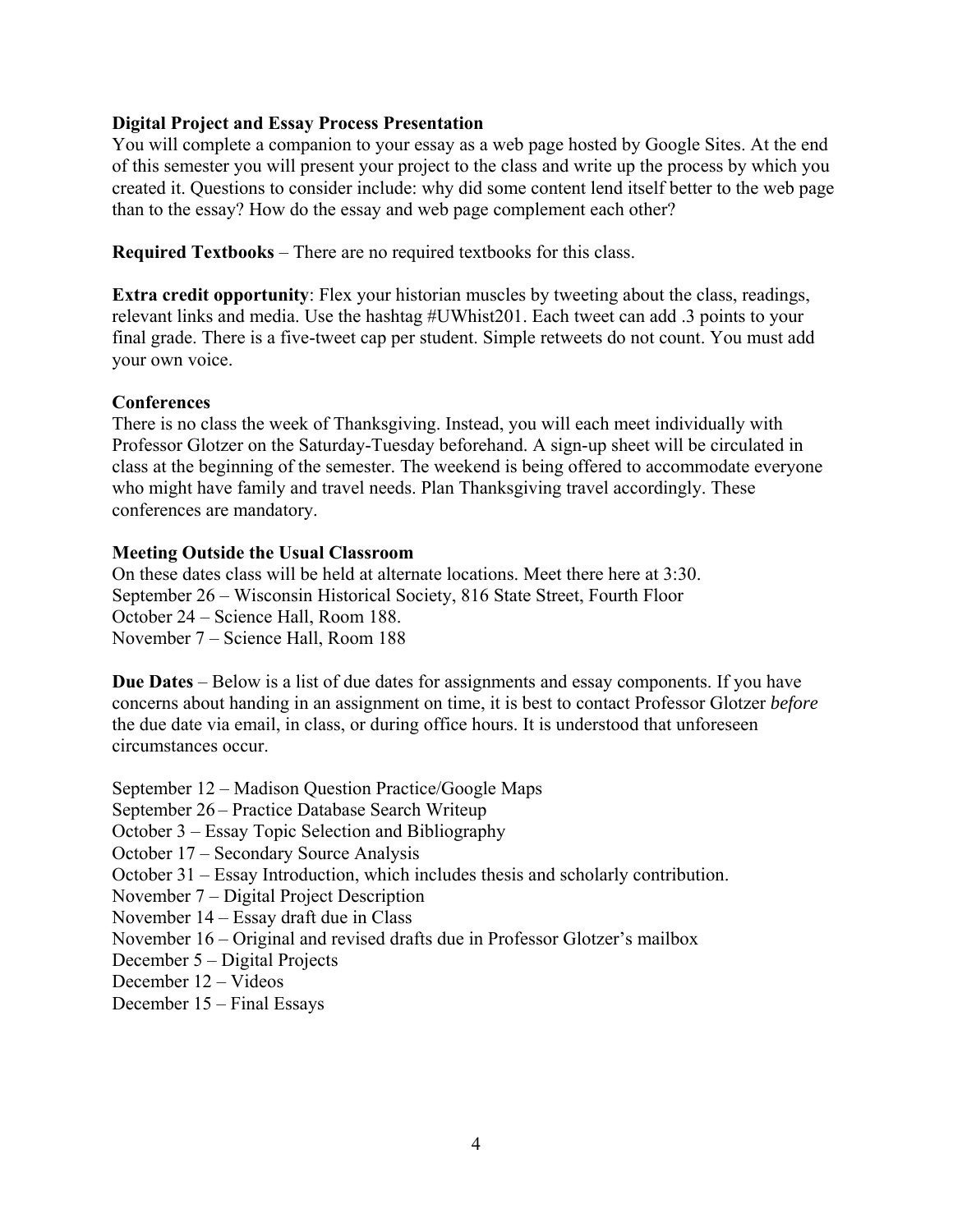# **Schedule**

Readings, assignment description, weekly aims, due dates.

# **Weeks 1**

# **September 5**

*Subject Content:* Introduction and Overview *Methods Content:* Asking questions and reading landscape.

# **Week 2**

### **September 12**

*Subject Content:* Public Space and Public Presence *Methods Content:* Primary sources, questions. Evidence interpretation

# *Read:*

- Mary P. Ryan, "Democracy Rising: The Monuments of Baltimore, 1809-1842," *Journal of Urban History* Vol. 36 No. 2 (2010):127-150.
- Michel Rolph-Trouillot, *Silencing the Past: Power and the Production of History* (Boston: Beacon Press, 1995,) 1-30.

*Assignment Due:* Madison Question Practice/Google Maps

### **Week 3 September 19**  *Subject Content:* Degrees of Freedom *Methods Content:* Searching for sources: databases and digital tools

# *Read:*

- Seth Rockman, *Scraping By: Wage Labor, Slavery, and Survival in Early Baltimore* (Baltimore: Johns Hopkins University Press, 2009,) 45-74, 100-131
- Library Guide on Conducting Historical Research

# **Week 4**

# **September 26**

*Methods Content:* Archival research – Meet at the Wisconsin Historical Society Archives, 816 State Street, 4<sup>th</sup> Floor

*Assignment Due:* Practice database search. Select a database of interest we have discussed. Write up how you performed a search, tweaked that search in two ways, and how the results changed.

# **Week 5**

# **October 3**

*Subject Content:* Work and Wealth

*Methods Content:* Evaluating secondary sources. Anatomy of an article. More practice questions. Evidence interpretation. Basics of argumentation. *Read*: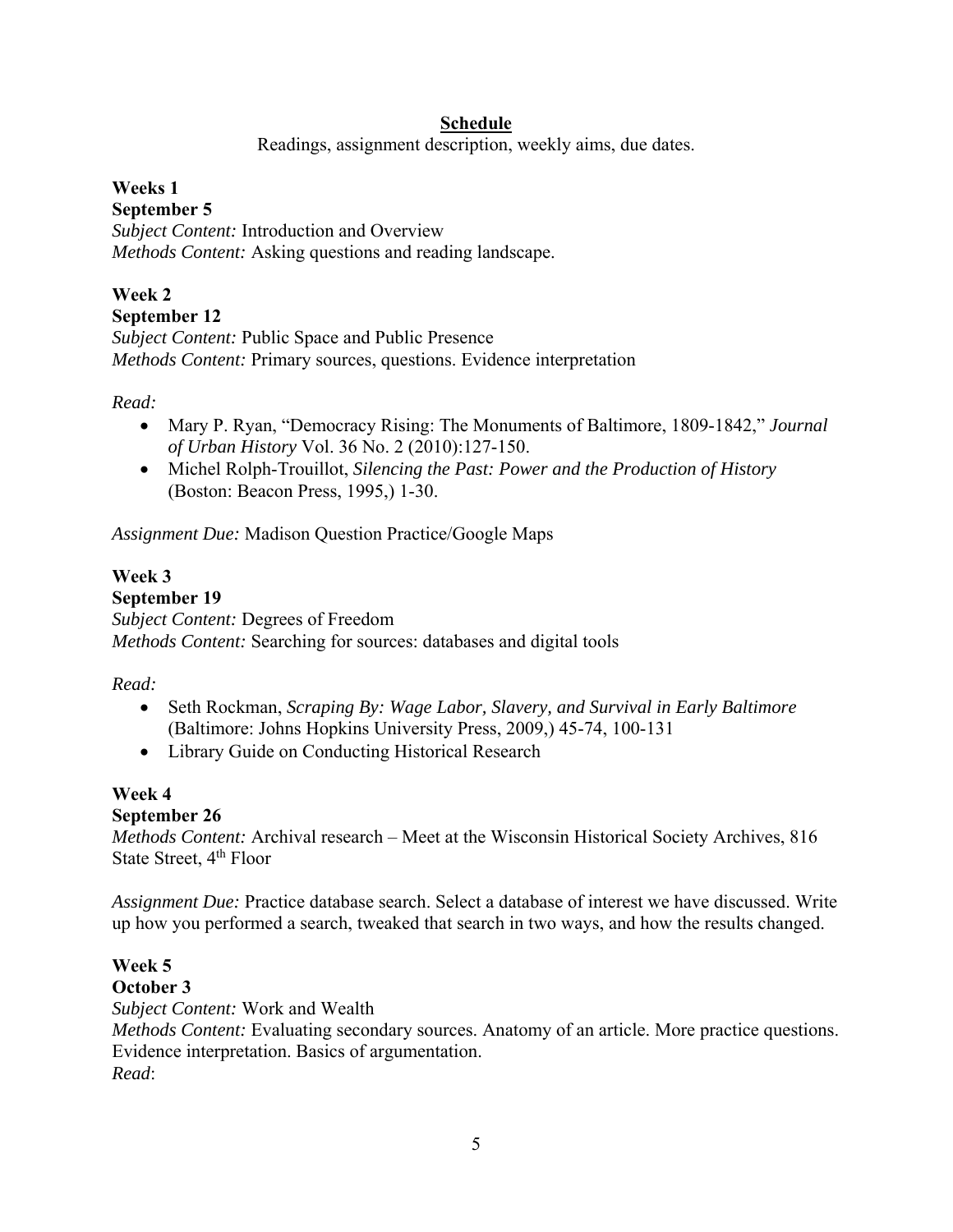- Carl Smith, *Urban Disorder and the Shape of Belief: The Great Fire, The Haymarket Bomb, and the Model Town of Pullman* (Chicago: Chicago University Press, 2007.) 101- 126
- Sven Beckert, *The Monied Metropolis: New York City and the Consolidation of the American Bourgeoisie, 1850-1896* (Cambridge: Cambridge University Press, 2001,) 1- 14, 98-107, 196-204

*Assignment Due:* Select a topic, list two archives and describe how the contents of the archive are relevant to your topic. Write a bibliography with three scholarly sources

# **Week 6**

# **October 10**

*Subject Content:* Progressive Era and City Planning *Methods Content:* Constructing narrative, summary, scholarly interventions

# *Read:*

- Carl Smith, *The Plan of Chicago: Daniel Burnham and the Remaking of the American City* (Chicago: University of Chicago Press, 2006,) 71-110
- Martin Melosi, *The Sanitary City: Urban Infrastructure in America from Colonial Times to the Present* (Baltimore: Johns Hopkins University Press, 2000,) 149-174

# **Week 7**

# **October 17**

*Subject Content:* Movement and Migration *Methods Content:* Anatomy of a Digital Projects

# *Read:*

- Davarian Baldwin, *Chicago's New Negroes: Modernity, The Great Black Migration, and Urban Life* (Chapel Hill: University of North Carolina Press, 2007,) 21-52
- Nayan Shah, *Contagious Divides: Epidemics and Race in San Francisco's Chinatown*  (Berkeley: University of California Press, 2001,) 17-44.

*Assignment Due:* Secondary Source analysis. Summarize the arguments of those three scholarly sources. What is each claiming to be their intervention in scholarship? What do you think is missing that you want to make your central question? Explain how this question would be its own unique intervention.

# **Week 8**

# **October 24**

*Methods Content:* GIS workshop. Meet at Science Hall Room 188.

*Read:* 

 The Five Principles of Effective Storytelling with Digital Projects https://storymaps.arcgis.com/en/five-principles/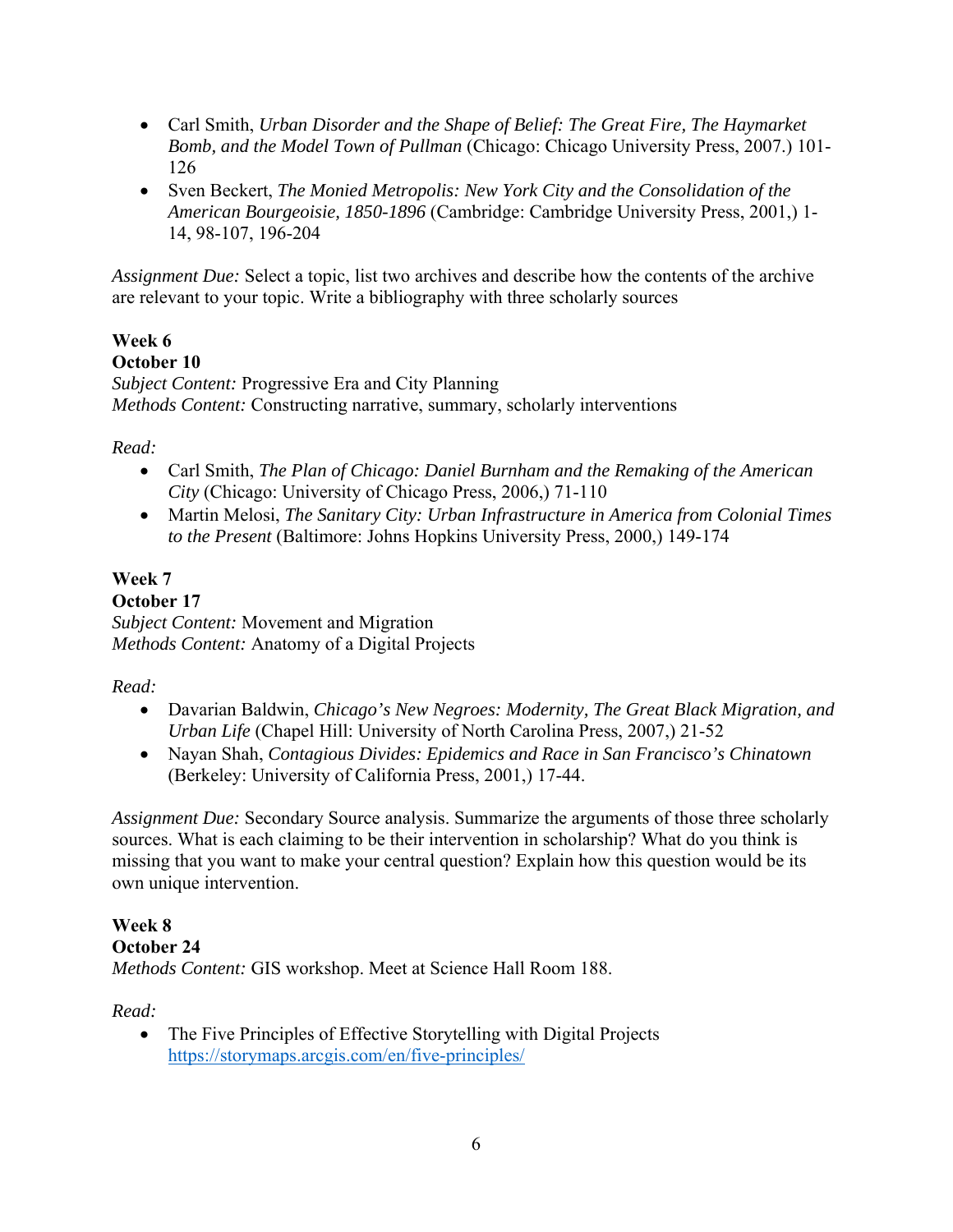**Week 9 October 31**  *Subject Content:* Suburbs and Prosperity *Methods Content:* Intro to Google Sites

# *Read:*

- Kenneth Jackson, *Crabgrass Frontier: The Suburbanization of the United States* (New York: Oxford University Press, 1985,) 190-218
- Elaine Tyler May, *Homeward Bound: American Families in the Cold War Era* (New York: Basic Books, 1999,) 143-162.

*Essay Component Due:* Essay introduction with your thesis bolded. Introductions should include a clear thesis statement about the argument. They should also include a clear statement about how the argument is a contribution to scholarship. Build this from your secondary source analysis.

# **Week 10**

### **November 7**

*Subject Content:* The Urban Crisis *Methods Content:* Open Lab Time. Meet at Science Hall Room 188.

# *Read:*

- Kim Phillips-Fein, *Fear City: New York's Fiscal Crisis and the Rise of Austerity Politics* (New York: Metropolitan Books, 2017,) Introduction.
- Louis Hyman, "Ending Discrimination, Legitimating Debt: The Political Economy of Race, Gender, and Credit Access in the 1960s and 1970s." *Enterprise and Society* Vol. 12 No.1 (March, 2010): 200-232.

*Assignment:* Write a one paragraph description of your plans for your digital project. What content will you include? What will it look like? What do you want your audience to learn?

**Week 11 November 14**  *Subject Content:* Utopias and Dystopias *Methods Content:* Draft Workshop

# *Read:*

 Brentin Mock "In Search of the 'Just City'" *City Lab,* June 1, 2018 *https://www.citylab.com/equity/2018/06/in-search-of-the-just-city/561296/* 

*Watch:* 

*Escape from New York* (1981)

*Essay Component Due:* Essay draft for workshop